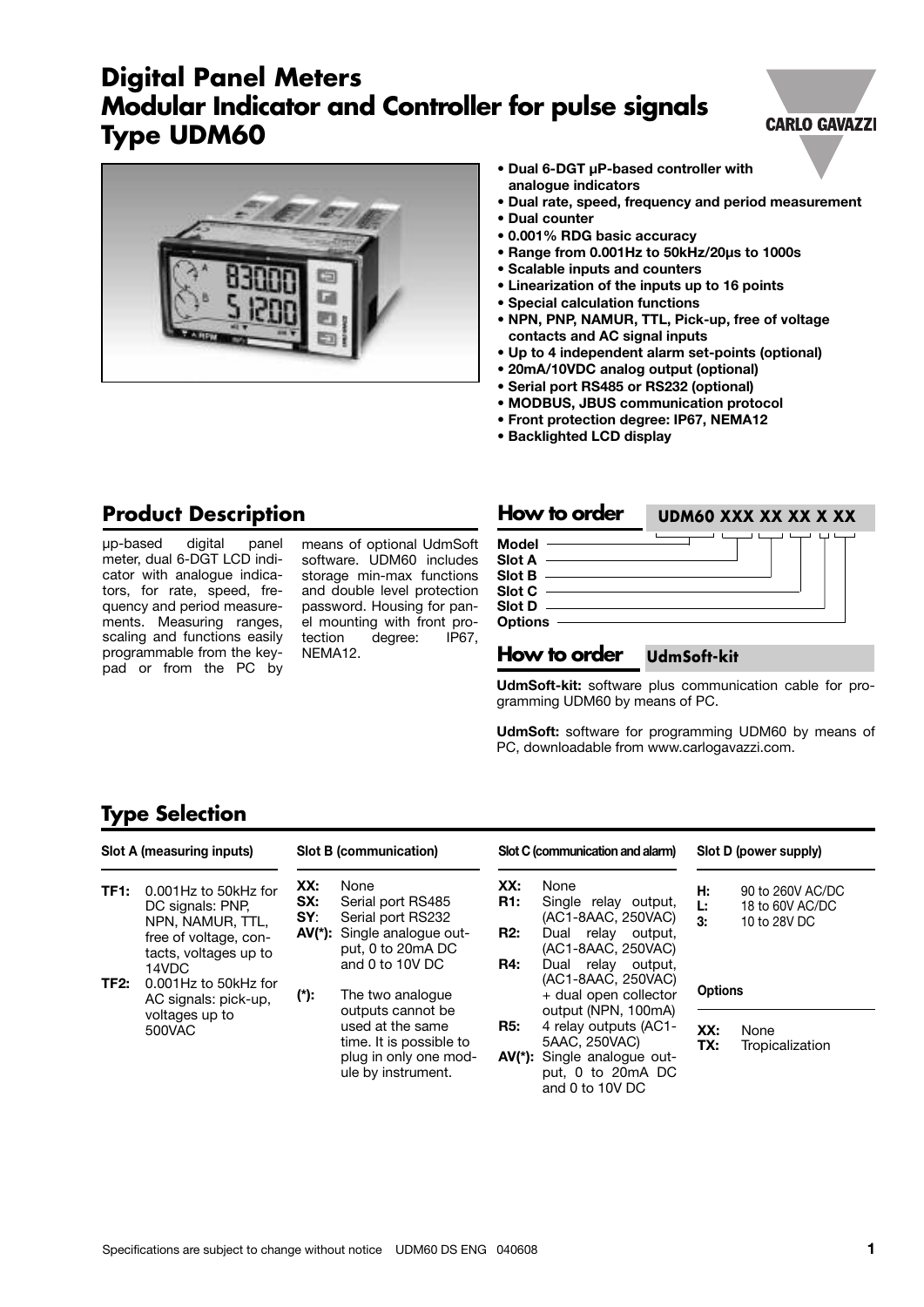

### **Input specifications**

| Analogue inputs<br>BQ TF1 module<br>BQ TF2 module              | Channels and variables<br>2.0.001Hz to 50kHz for DC<br>signals: PNP, NPN,<br>NAMUR, TTL, free of volt-<br>age contacts, voltages up<br>to 14VDC.<br>2, 0.001Hz to 50kHz for AC | Contact reading signal<br>Close contact resistance<br>Open contact resistance<br>Insulation | - counter(s) reset<br>- latch and counter reset<br>BQ TF1: <6 mA, <7 VDC<br>BQ TF2: <0.25 mA, <3 VDC<br>Max $1k\Omega$ .<br>Min $100k\Omega$ .<br>Non-insulated. |
|----------------------------------------------------------------|--------------------------------------------------------------------------------------------------------------------------------------------------------------------------------|---------------------------------------------------------------------------------------------|------------------------------------------------------------------------------------------------------------------------------------------------------------------|
| ON signal minimum time<br>duration<br>Rotation speed detection | signals: pick-up, voltages<br>up to 500VAC.<br>$0.001$ Hz to $50$ kHz, $10$ µs.<br>Max 1kHz, duty cycle 50%.                                                                   | Accuracy (display, RS485)                                                                   | See table "Measuring<br>accuracy", temperature<br>drifts and minimum/maxi-<br>mum indications"                                                                   |
|                                                                |                                                                                                                                                                                | <b>Additional errors</b>                                                                    |                                                                                                                                                                  |
| Type of input<br>NPN (DC)                                      | Signal level: ON < 2VDC,<br>OFF open collector (leak-                                                                                                                          | Humidity                                                                                    | 0.05% RDG, 60% to 90%<br>$R.H.$ .                                                                                                                                |
| PNP (DC)                                                       | age current $\leq$ 1mA).<br>Signal level: ON >10VDC,<br>OFF open collector (leak-<br>age current $\leq$ 1mA).                                                                  | Magnetic field<br><b>Temperature drift</b>                                                  | $0.05\%$ RDG @ 400 A/m.<br>See table "Measuring<br>accuracy", temperature<br>drifts and minimum/maxi-                                                            |
| NAMUR (DC)                                                     | Signal level: $ON \leq$<br>1mADC, OFF $>= 2.2$<br>mADC.                                                                                                                        | <b>Display</b>                                                                              | mum indications"<br>2 lines, $6$ -digit + 2 ana-<br>logue indicators.                                                                                            |
| TTL (DC)                                                       | Signal level: ON >4VDC,<br>$OFF < = 2VDC$ .                                                                                                                                    |                                                                                             | 7 segments.<br>$h = 10.0$ mm                                                                                                                                     |
| Free of voltage contact(DC)                                    | Input load: ON <1kohm,<br>OFF >20kohm.                                                                                                                                         | Max and min indication                                                                      | See table "Measuring<br>accuracy", temperature                                                                                                                   |
| Pick-up (AC)                                                   | Signal level: ON > 2VAC<br>(5.62Vpp).                                                                                                                                          |                                                                                             | drifts and minimum/maxi-<br>mum indications"                                                                                                                     |
| Voltage (AC) up to 100VAC                                      | Signal level: ON > 2VAC<br>(5.62Vpp).                                                                                                                                          | <b>Measurements</b><br>Up to 1 kHz                                                          | Zero-crossing detection.                                                                                                                                         |
| Voltage (AC) up to 500VAC                                      | Signal level: ON > 9VAC<br>(24.5Vpp).                                                                                                                                          | From 1 kHz                                                                                  | Zero-crossing detection<br>with divisor.                                                                                                                         |
| <b>Digital inputs</b>                                          | Included in the measuring<br>module.                                                                                                                                           | Input impedance                                                                             | See table "Input"<br>impedance and overflow"                                                                                                                     |
| Number of inputs<br>Use                                        | 1 (contact).<br>- display HOLD command<br>- key-pad disabling<br>- latch alarm reset                                                                                           | <b>Overloads</b>                                                                            | See table "Input<br>impedance and overflow"                                                                                                                      |

### **Measurement accuracy, temp. drifts, max and min indications**

All accuracies and min/max indications are referred to an ambient temp. range of 25°C ±5°C, rel. humidity ≤60% and scale ratio (electrical/displayed scale) equal to 1.

| <b>Module</b>      | Input type                                                                   | Accuracy                    | Temp. drift               | Min indication $(\blacksquare)$                               | <b>Max indication</b>                                         |
|--------------------|------------------------------------------------------------------------------|-----------------------------|---------------------------|---------------------------------------------------------------|---------------------------------------------------------------|
| BO TF1             | NPN (DC)<br>PNP (DC)<br>NAMUR (DC)                                           | 0.001% RDG<br>$\pm 3$ digit | $\pm$ 50 ppm/ $\degree$ C | 0.00000<br>00.0000<br>000.000                                 | 9.99999<br>99.9999<br>999.999                                 |
|                    | TTL (DC)<br>Free of voltage<br>contact (DC)                                  |                             |                           | 0000.00<br>00000.0<br>000000                                  | 9999.99<br>99999.9<br>999999                                  |
| BO TF <sub>2</sub> | Pick-up (AC)<br>Voltage (AC) up to<br>100VAC<br>Voltage (AC) up to<br>500VAC | 0.001% RDG<br>$\pm 3$ digit | $\pm$ 50 ppm/ $\degree$ C | 0.00000<br>00.0000<br>000.000<br>0000.00<br>00000.0<br>000000 | 9.99999<br>99.9999<br>999.999<br>9999.99<br>99999.9<br>999999 |

(■) The min indication is -9.99999, ..., -999999 in case of "rotation speed detection" function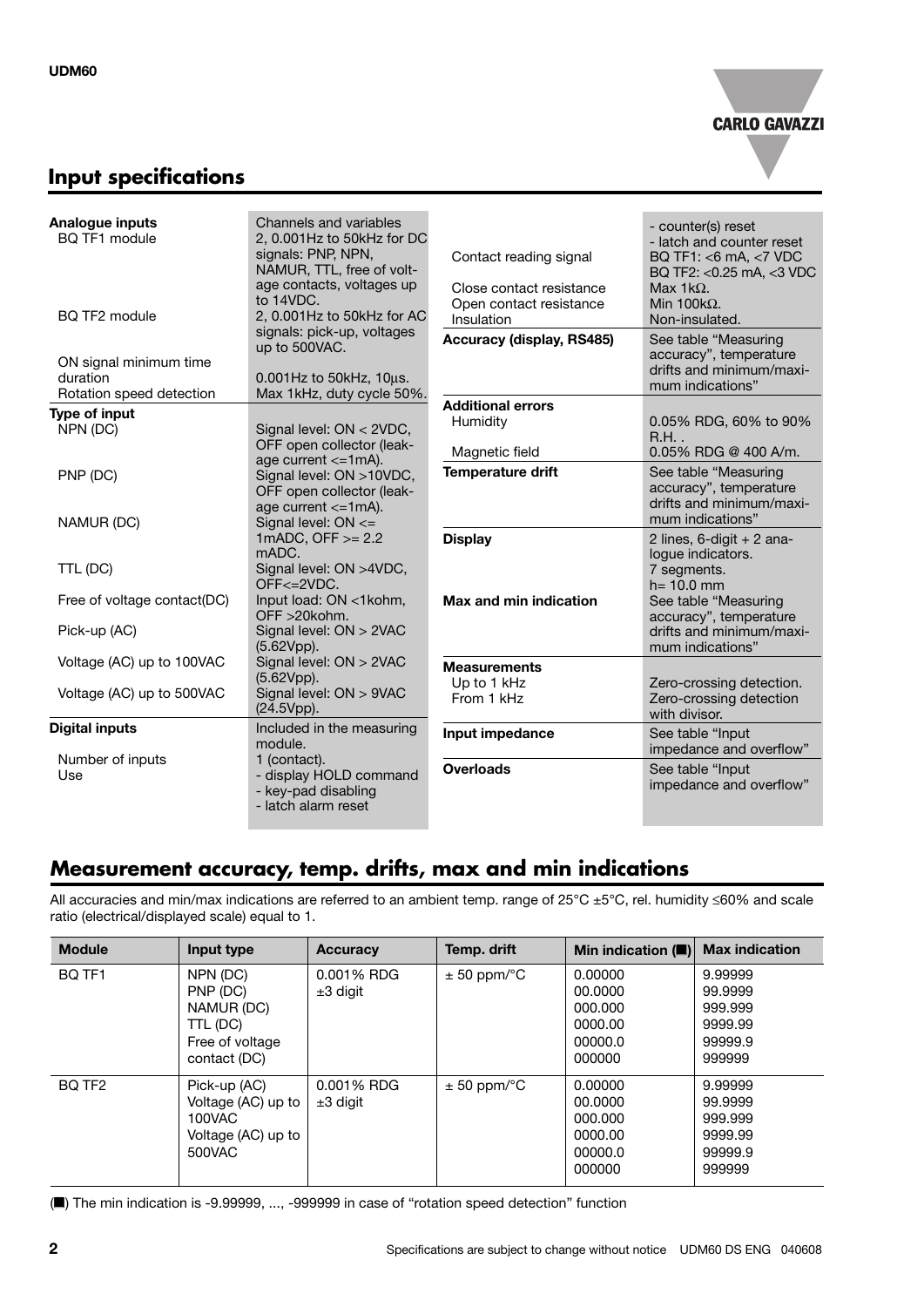

# **Input impedance and overloads**

| <b>Module</b>      | Input type                                                                        | Impedence                                                    | <b>Overload (continuos)</b>                                   | <b>Overload (1s)</b>                                          |
|--------------------|-----------------------------------------------------------------------------------|--------------------------------------------------------------|---------------------------------------------------------------|---------------------------------------------------------------|
| BQ TF1             | NPN (DC)<br>PNP (DC)<br>NAMUR (DC)<br>TTL (DC)<br>Free of voltage contact<br>(DC) | $600 \Omega$<br>$600 \Omega$<br>$600 \Omega$<br>$600 \Omega$ | 15 VAC/DC<br>15 VAC/DC<br>15 VAC/DC<br>15 VAC/DC<br>15 VAC/DC | 20 VAC/DC<br>20 VAC/DC<br>20 VAC/DC<br>20 VAC/DC<br>20 VAC/DC |
| BQ TF <sub>2</sub> | Pick-up (AC)<br>Voltage (AC) up to<br>100VAC<br>Voltage (AC) up to<br>500VAC      | 220 k $\Omega$<br>950 k $\Omega$                             | 120 VAC/DC<br>600 VAC/DC                                      | 200 VAC/DC<br>600 VAC/DC                                      |

# **Output specifications**

| <b>RS422/RS485</b>       | (on request)<br>Module: BR SX    |                            | down alarm,                                            |
|--------------------------|----------------------------------|----------------------------|--------------------------------------------------------|
| Serial output            | <b>Bidirectional (static and</b> |                            | down alarm with                                        |
|                          | dynamic variables).              |                            | start-up deactivation                                  |
| <b>LED</b>               | Display of data                  |                            | up alarm with latch,                                   |
|                          | reception/transmission           |                            | down alarm with latch                                  |
| Connections              | Multidrop, 2 or 4 wires,         | Alarm set-point            | Adiustable from 0 to 100%                              |
| Distance                 | 1000 m                           |                            | of displayed electric range                            |
| Terminalization          | Directly on the module           | <b>Hysteresis</b>          | 0 to 100% of displayed range                           |
|                          | by means of jumper               | On-time delay              | 0 to 255 s                                             |
| Addresses                | 1 to 255, selectable             | Off-time delay             | 0 to 255 s                                             |
|                          | by means of key-pad              | Output status              | Selectable: normally energized                         |
| Protocol                 | <b>MODBUS RTU/JBUS</b>           |                            | /de-energize                                           |
| Data (bidirectional)     |                                  | Min response time          | 500 ms, with filter excluded,                          |
| Dynamic (reading only)   | Measurement, min value           |                            | without alarm activation delay<br>1 with module BO R1  |
|                          | max value                        | Output channels            |                                                        |
|                          | alarm status                     |                            | (relay output).                                        |
| Static (reading/writing) | All programming parameters,      |                            | 2, independent with module                             |
|                          | min max reset                    |                            | BO R2 (2 relay outputs).                               |
|                          | reset of latch alarm             |                            | 4, independent with module<br>BO R4 (2 relay outputs + |
| Data format              | 8 data bit, no parity,           |                            | 2 open collector outputs).                             |
|                          | 1 stop bit                       |                            | BO R5 (4 relay outputs)                                |
| <b>Baud</b> rate         | selectable 4800, 9600, 19200     | Relay output BO R1, R2, R4 | <b>Type SPDT</b>                                       |
|                          | and 38400 bit/s                  |                            | AC 1: 8A, 250VAC                                       |
| Insulation               | By means of opto-couplers        |                            | DC 12: 5A, 24VDC                                       |
|                          | 4000 V <sub>rms</sub> output to  |                            | AC 15: 2.5A, 250VAC                                    |
|                          | measuring inputs                 |                            | DC 13: 2.5A, 24VDC                                     |
|                          | 4000 $V_{\text{rms}}$ output to  | Relay output BO R5         | Type SPST (NO)                                         |
|                          | power supply input               |                            | AC 1: 5A, 250VAC                                       |
| <b>RS232</b>             | (on request)                     |                            | DC 12: 3A, 24VDC                                       |
|                          | Module: BR SY                    |                            | AC 15: 1,5A, 250VAC                                    |
| Serial output            | <b>Bidirectional (static and</b> |                            | DC 13: 1,5A, 24VDC                                     |
|                          | dynamic variables)               | Insulation                 | 4000 V <sub>RMS</sub> output to                        |
| Connections              | 3 wires,                         |                            | measuring input,                                       |
| Distance                 | max. 15m                         |                            | 4000 V <sub>RMS</sub> output to                        |
| Data format              | 1 start bit, 8 data bit,         |                            | power supply input.                                    |
|                          | no parity, 1 stop bit            | Open collector output      | NPN transistor type                                    |
| Baud rate                | Selectable 4800, 9600,           |                            | $V_{ON}$ 1.2 VDC/ max. 100 mA                          |
|                          | 19200 and 38400 bit/s            |                            | V <sub>OFF</sub> 30 VDC max.                           |
| Other features           | Same as RS422/485                | Insulation                 | By means of opto-couplers                              |
| Alarm outputs            | (on request)                     |                            | 4000 VRMS output to                                    |
| Alarm type               | Over-range alarm,                |                            |                                                        |
|                          | up alarm,                        |                            |                                                        |
|                          |                                  |                            |                                                        |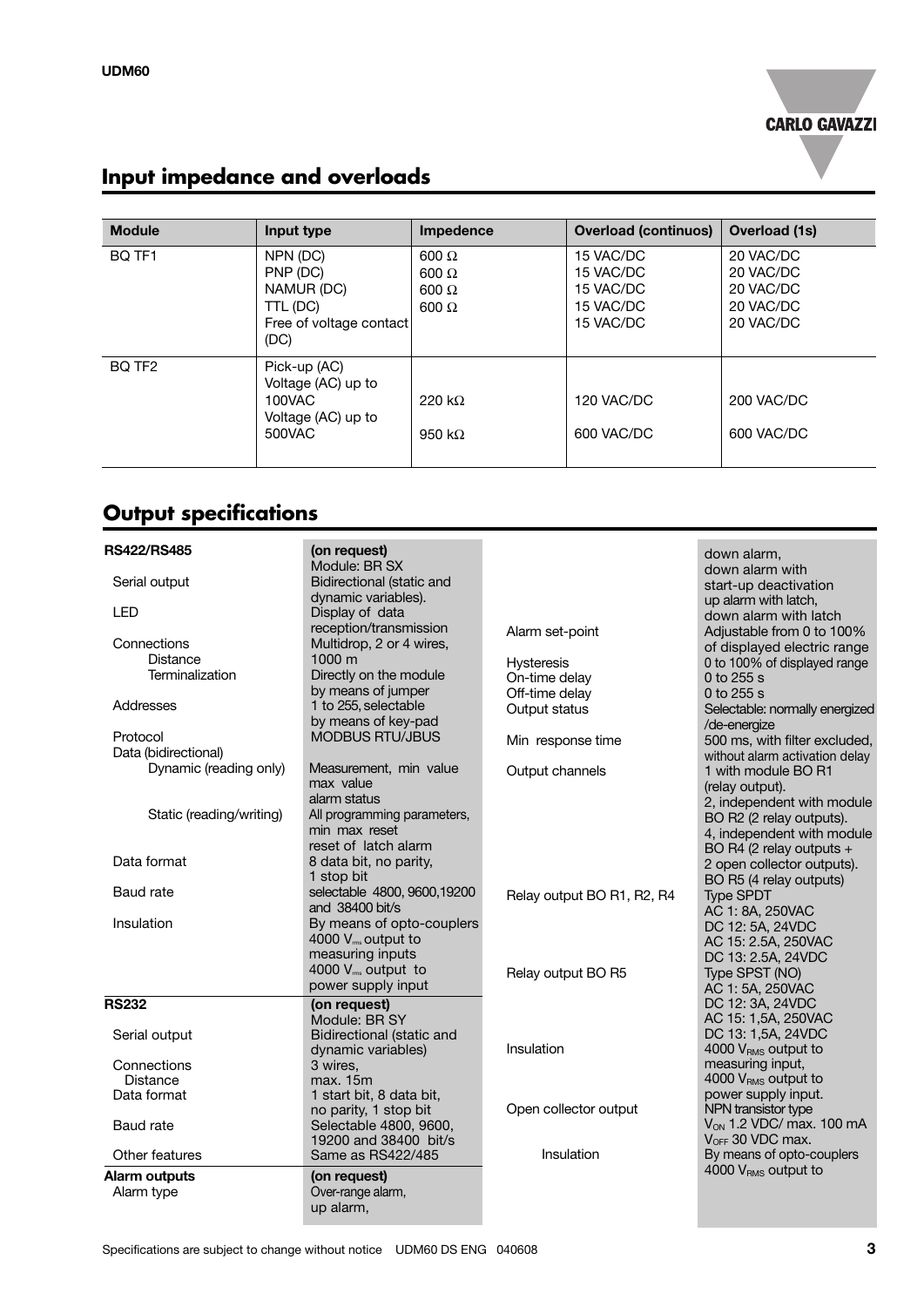

# **Output specifications (cont.)**

|                                   | measuring input<br>4000 $V_{BMS}$ output to<br>power supply input                                                         |                          | measuring input<br>4000V <sub>RMS</sub> output to<br>power supply input                                                |
|-----------------------------------|---------------------------------------------------------------------------------------------------------------------------|--------------------------|------------------------------------------------------------------------------------------------------------------------|
| Analogue output                   | (on request)<br>Module: BO AV                                                                                             | Notes:                   | The two outputs cannot be<br>used at the same time.                                                                    |
| Range<br>Scaling factor           | 0 to 20 mADC, 0 to 10 VDC<br>Programmable within the                                                                      | <b>Excitation output</b> | 8.2 VDC $\pm$ 10%, max 10mA<br>13 VDC $\pm 10\%$ , max 40mA                                                            |
|                                   | entire retransmission range;<br>allows to manage the<br>retransmission of all the<br>values from<br>0 to 20 mA / 0 to 10V | <b>Isolation</b>         | 25 Vrms between aux.<br>output and measuring<br>inputs 4000 VRMs between<br>aux. output and the other<br>input/outputs |
| Accuracy<br>Response time         | $\pm$ 0.2% FS (@ 25°C $\pm$ 5°C)<br>$\leq 10$ ms                                                                          |                          |                                                                                                                        |
| Termperature drift                | $\pm$ 200 ppm/ $\degree$ C                                                                                                |                          |                                                                                                                        |
| Load: 20 mA output<br>10 V output | $\leq 700 \Omega$<br>$\geq$ 10 k $\Omega$                                                                                 |                          |                                                                                                                        |
| <b>Insulation</b>                 | By means of opto-couplers<br>4000V <sub>RMS</sub> output to                                                               |                          |                                                                                                                        |

# **Software functions**

| <b>Password</b>                                                                                                                                                                          | Numeric code max 4 dgt<br>2 levels of data protection.                                                 | Filter action                                           | On measurements, serial<br>output, analogue output                                                                                                                |
|------------------------------------------------------------------------------------------------------------------------------------------------------------------------------------------|--------------------------------------------------------------------------------------------------------|---------------------------------------------------------|-------------------------------------------------------------------------------------------------------------------------------------------------------------------|
|                                                                                                                                                                                          | 1st level 0 to 4999 com-<br>pletely protected. 2nd level                                               | <b>Operating modes</b>                                  | See "list of selectable func-<br>tions and variables"                                                                                                             |
|                                                                                                                                                                                          | 5000 to 9999 access to<br>programming is protected,<br>while alarm set-points are                      | <b>Displayed values</b>                                 | See "list of selectable func-<br>tions and variables"                                                                                                             |
|                                                                                                                                                                                          | directly programmable<br>from the measuring mode.                                                      | Min max storage                                         | Automatic storage (in the<br>EEPROM) of the minimum                                                                                                               |
| <b>Scaling parameters</b><br>Pulse per revolution                                                                                                                                        | Programmable and inde-<br>pendent per each channel                                                     |                                                         | and maximum measured<br>values from the previous<br>memory reset                                                                                                  |
| Input engineering unit                                                                                                                                                                   | (only in case of dual fre-<br>quency meter), from 1 to<br>9999.<br>Programmable among Hz,              | <b>Setpoint modification</b>                            | Direct access to the set-<br>point modification from the<br>measuring mode (if allowed<br>by the selected password).                                              |
|                                                                                                                                                                                          | kHz, rpm, krpm, rph, krph,<br>and independent per each                                                 | Latch alarm reset                                       | Direct access to the reset<br>from the measuring mode.                                                                                                            |
|                                                                                                                                                                                          | channel (only in case of<br>dual frequency meter).<br>Selection of the decimal                         | <b>Counter reset</b>                                    | Direct access to the reset<br>from the measuring mode.                                                                                                            |
| Scaling<br>point, min value and max<br>value of the input range<br>(expressed in engineering<br>units). Selection of the dec-<br>imal point, min value and<br>max value of the displayed |                                                                                                        | <b>Analogue indicators</b>                              | 11 positions (9 values<br>between the minimum dis-<br>play value and the max-<br>imun display value, under-<br>flow and overflow) or<br>speed rotation direction. |
|                                                                                                                                                                                          | range correspondent to the<br>input range.                                                             | <b>Diagnostic</b><br>Overflow/Underflow                 | Analogue indicator over-                                                                                                                                          |
| Linearisation                                                                                                                                                                            | Programmable and inde-<br>pendent per each channel<br>(only in case of dual fre-                       | Display over range<br>Electrical full scale or overload | flow or underflow position<br>"EEE" indication<br>"Err" indication                                                                                                |
| Points                                                                                                                                                                                   | quency meter).<br>Up to 16                                                                             | <b>UdmSoft</b>                                          | Software for programming<br>UDM60 by means of PC                                                                                                                  |
| Range                                                                                                                                                                                    | Input value and displayed<br>value of each point within<br>the programmable input<br>and display range |                                                         | (Windows 95, 98se, ME,<br>XP) by means of serial port<br>RS485 and relevant con-<br>nection cable. The soft-                                                      |
| <b>Filter</b><br>Operating range                                                                                                                                                         | 0 to 100% of the displayed<br>value of channel A                                                       |                                                         | ware is available in English,<br>Spanish, Italian, German,<br>French. See also "Pro-                                                                              |
| Filtering coefficient                                                                                                                                                                    | 1 to 32                                                                                                |                                                         | gramming of UDM60 by<br>means of PC".                                                                                                                             |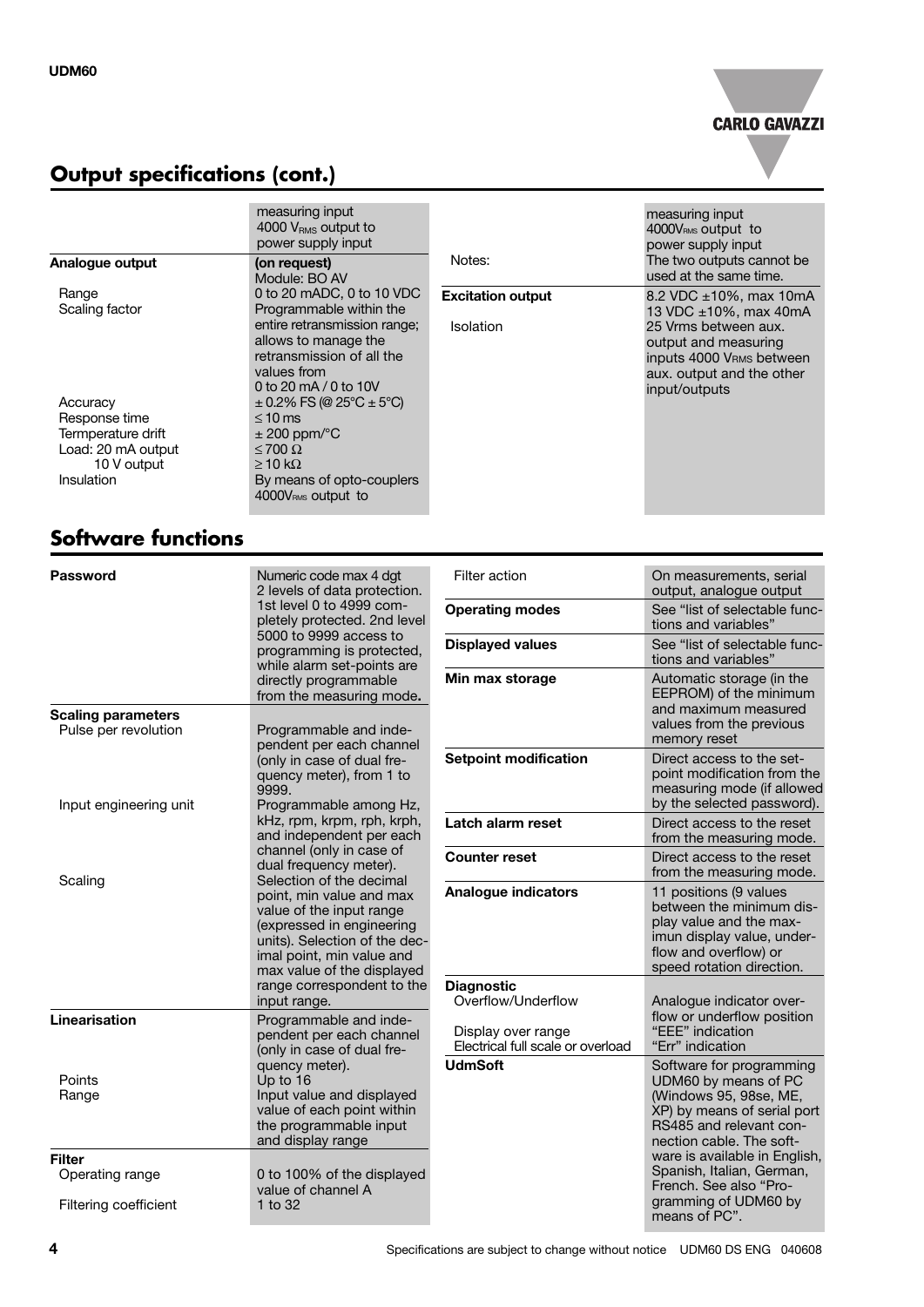

i Nm

 $V-0$ 

### **General specifications**

| <b>Operating temperature</b>                  | $0^{\circ}$ C to +50 $^{\circ}$ C (32 $^{\circ}$ F to<br>122°F) (R.H. ≤ 90% non-<br>condensing) | <b>Connections</b><br>Cable cross-section area       | Screw-type<br>Max. 2.5 $mm2$ :<br>Min./Max. screws tighten- |
|-----------------------------------------------|-------------------------------------------------------------------------------------------------|------------------------------------------------------|-------------------------------------------------------------|
| Storage temperature                           | -10°C to +60°C (-14°F to<br>140°F) (R.H. $\leq$ 90% non-<br>condensing)                         | <b>Housing DIN</b><br>Dimensions (WxHxD)             | ing torque: 0.4 Nm / 0.6 N<br>$48 \times 96 \times 105$ mm  |
| Insulation reference voltage                  | 300 VRMs to ground (500V<br>input)                                                              | Material                                             | PC-ABS.<br>self-extinguishing: UL 94 V                      |
| <b>Insulation</b>                             | See table "Insulation<br>between input and outputs"                                             | <b>Protection degree</b><br>Front<br>Screw terminals | IP67, NEMA12<br>IP20                                        |
| Dielectric strength                           | 4000 VRMS for 1 minute                                                                          | Weight                                               | Approx. 520 g (packing                                      |
| Noise rejection<br><b>NMRR</b><br><b>CMRR</b> | 40dB, 40 to 60 Hz<br>100 dB, 48 to 62 Hz                                                        | <b>Approvals</b>                                     | included)<br>CE, UR, CSA                                    |
| <b>EMC</b>                                    | EN61000-6-2, IEC61000-6-2<br>EN61000-6-3. IEC61000-6-3                                          |                                                      |                                                             |
| <b>Standard compliance</b><br>Safety          | EN61010-1, IEC61010-1                                                                           |                                                      |                                                             |

# **Supply Specifications**

| <b>AC/DC voltage</b> | 90 to 260V (standard)<br>18 to 60V (on request) | <b>Energy consumption</b> | $\leq$ 30VA/12W (90 to 260V)<br>$\leq$ 20VA/12W (18 to 60V) |
|----------------------|-------------------------------------------------|---------------------------|-------------------------------------------------------------|
| DC voltage only      | 10 to 28V (on request)                          |                           | $\leq$ 7.5W (10 to 28V)                                     |



# **Excitation output Insulation between inputs and outputs**

| V<br>$30\,$                                                                     |                              | Meas.<br>inputs | Relay<br>output          | <b>Static</b><br>output | Analogue<br>output | Serial<br>Port | <b>AUX</b><br>p.supply | 90-260VAC/<br>DC p.supply DC p.supply | 18-60VAC/ |
|---------------------------------------------------------------------------------|------------------------------|-----------------|--------------------------|-------------------------|--------------------|----------------|------------------------|---------------------------------------|-----------|
| $25\,$                                                                          | Meas.<br>inputs              | $\overline{a}$  | 4kV                      | 4kV                     | 4kV                | 4kV            | 25V                    | 4kV                                   | 4kV       |
| $20\,$                                                                          | Relay<br>Output              | 4kV             | $\overline{\phantom{a}}$ | 2kV                     | 4kV                | 4kV            | 4kV                    | 4kV                                   | 4kV       |
| 15                                                                              | <b>Static</b><br>Output      | 4kV             | 2kV                      | ۰                       | 4kV                | 4kV            | 4kV                    | 4kV                                   | 4kV       |
| Q TF1<br>Max<br>Continuous<br>$10 -$                                            | Analogue<br>Output           | 4kV             | 4kV                      | 4kV                     | $\qquad \qquad$    | 4kV            | 4kV                    | 4kV                                   | 4kV       |
| 30s<br><b>IQ TF1</b><br>3.2V)<br>$5 -$                                          | Serial<br>Port               | 4kV             | 4kV                      | 4kV                     | 4kV                | ۰              | 4kV                    | 4kV                                   | 4kV       |
| $\,0\,$                                                                         | <b>AUX</b><br>p.supply       | <b>25V</b>      | 4kV                      | 4kV                     | 4kV                | 4kV            | ۰                      | 4kV                                   | 4kV       |
| ارت التاليات<br>mA<br>60<br>20<br>30 <sup>°</sup><br>50<br>40<br>Mat 309 (e.25) | 90-260VAC/<br>$ DC$ p.supply | 4kV             | 4kV                      | 4kV                     | 4kV                | 4kV            | 4kV                    |                                       |           |
| Jontinuous (B.21)                                                               | 18-60VAC/<br>DCp.supply      | 4kV             | 4kV                      | 4kV                     | 4kV                | 4kV            | 4kV                    | -                                     |           |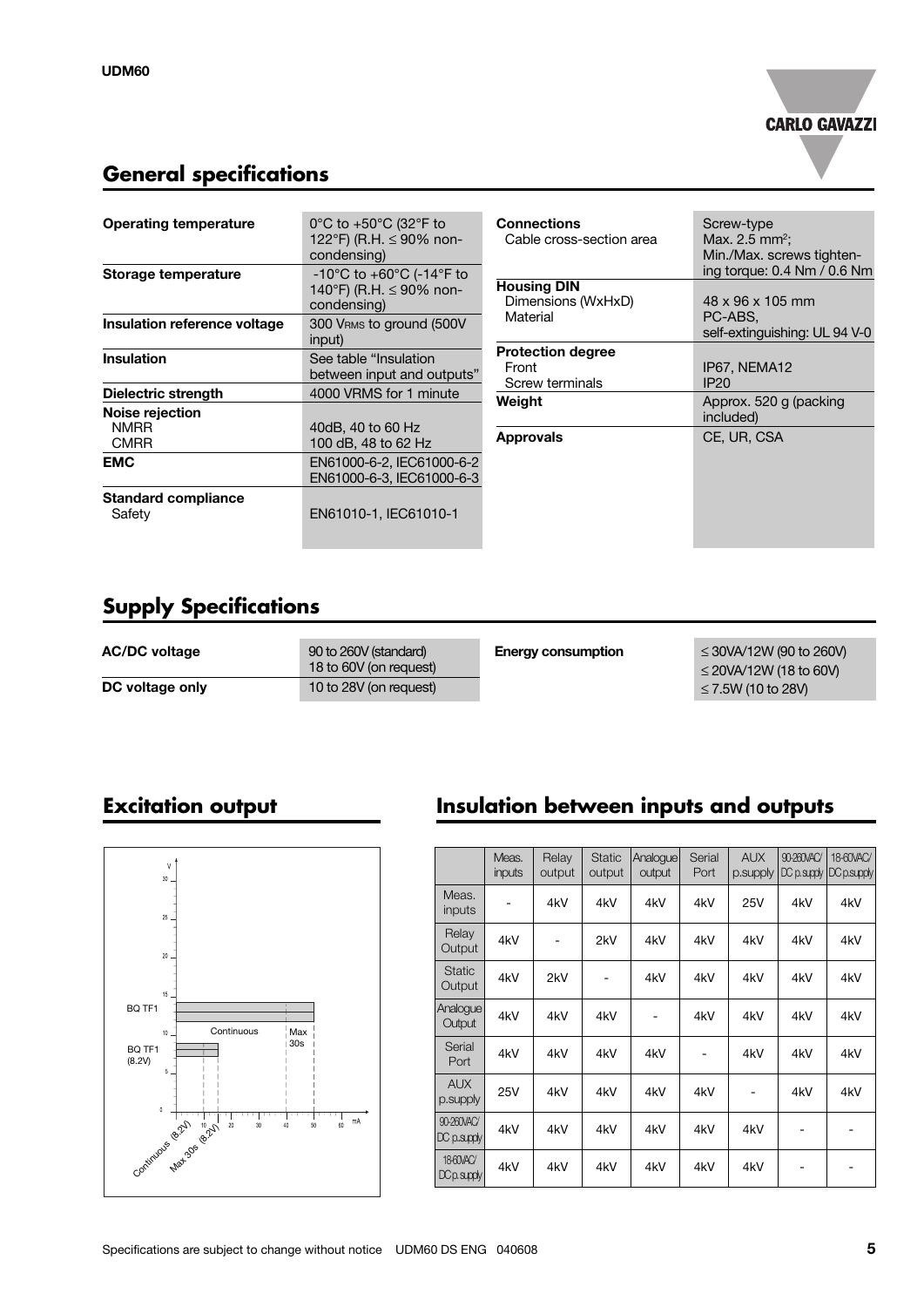

## **List of selectable functions and variables**

|                 | <b>Name</b>                                 | <b>Description</b>                                         | Variables on display                                                                  |
|-----------------|---------------------------------------------|------------------------------------------------------------|---------------------------------------------------------------------------------------|
| F <sub>1</sub>  | Frequency meter, tachometer                 | Scaled value of Channel A and<br>Channel B                 | Channel A and channel B                                                               |
| F <sub>2</sub>  | Period meter                                | 1/A                                                        | Channel A and function result                                                         |
| F <sub>3</sub>  | Speed difference                            | $A-B$                                                      | Channel A and function result                                                         |
| F4              | Speed error ratio                           | (A-B)/B*100                                                | Channel A and function result                                                         |
| F <sub>5</sub>  | Speed ratio                                 | A/B                                                        | Channel A and function result                                                         |
| F <sub>6</sub>  | Concentration of a liquid in a mix-<br>ture | $B/(A+B)^*100$                                             | Channel A and function result                                                         |
| F7              | Rotation sensing                            | Scaled value of Channel A and<br>relevant rotation sensing | Channel A and rotation<br>direction (on the analogue indicator)                       |
| F <sub>8</sub>  | Frequency meter + counter                   | Channel $A + counter$<br>channel A                         | Channel A and relevant counter                                                        |
| F <sub>9</sub>  | Frequency meter + counter                   | Channel $A + counter$<br>channel B                         | Counter relevant to channel A and counter rele-<br>vant to channel B                  |
| F <sub>10</sub> | Dual counter                                | Counter channel A + counter<br>channel B                   | Counter relevant to channel A and counter rele-<br>vant to channel B                  |
| F <sub>11</sub> | Total and partial counter                   | Counter channel A + counter<br>channel (A+B)               | Counter relevant to channel A and counter rele-<br>vant to the sum of channel A and B |

| <b>Type</b>                                             | N. of<br>channels | <b>Ordering code</b> |
|---------------------------------------------------------|-------------------|----------------------|
| UDM60 main unit                                         |                   | BD 60                |
| Pulse signals input: 0.001Hz to<br>50kHz for DC signals | 2                 | BQ TF1               |
| Pulse signals input: 0.001Hz to<br>50kHz for AC signals | 2                 | BO TF <sub>2</sub>   |
| Analogue output 0 to 20mA, 0 to<br>10VDC                | 1                 | <b>BO AV</b>         |
| Relay output                                            | 1                 | BO R1                |
| Relay output                                            | 2                 | <b>BO R2</b>         |
| Outputs: 2 relays + 2 open collec-<br>tors              | 4                 | BO R4                |
| Relay output                                            | 4                 | <b>BO R5</b>         |
| RS485 Serial Port                                       | 1                 | <b>BR SX</b>         |
| <b>RS232 Serial Port</b>                                | 1                 | <b>BR SY</b>         |
| Power supply 18 to 60V AC/DC                            |                   | BP L                 |
| Power supply 90 to 260V AC/DC                           |                   | BP H                 |
| Power supply 10 to 28 VDC                               |                   | BP 3                 |

## **Available modules Possible module combinations**

| <b>Basic Unit</b>                                      | Slot A Slot B Slot C Slot D |  |
|--------------------------------------------------------|-----------------------------|--|
| Measuring inputs:<br>TF1, TF2                          |                             |  |
| RS485 Serial port: SX                                  |                             |  |
| RS232 Serial port: SY                                  |                             |  |
| Analoque output: AV (*)                                |                             |  |
| Relay outputs and/or open<br>collector: R1, R2, R4, R5 |                             |  |
| Power supply: H, L, 3                                  |                             |  |

(\*) Up to 1 module max.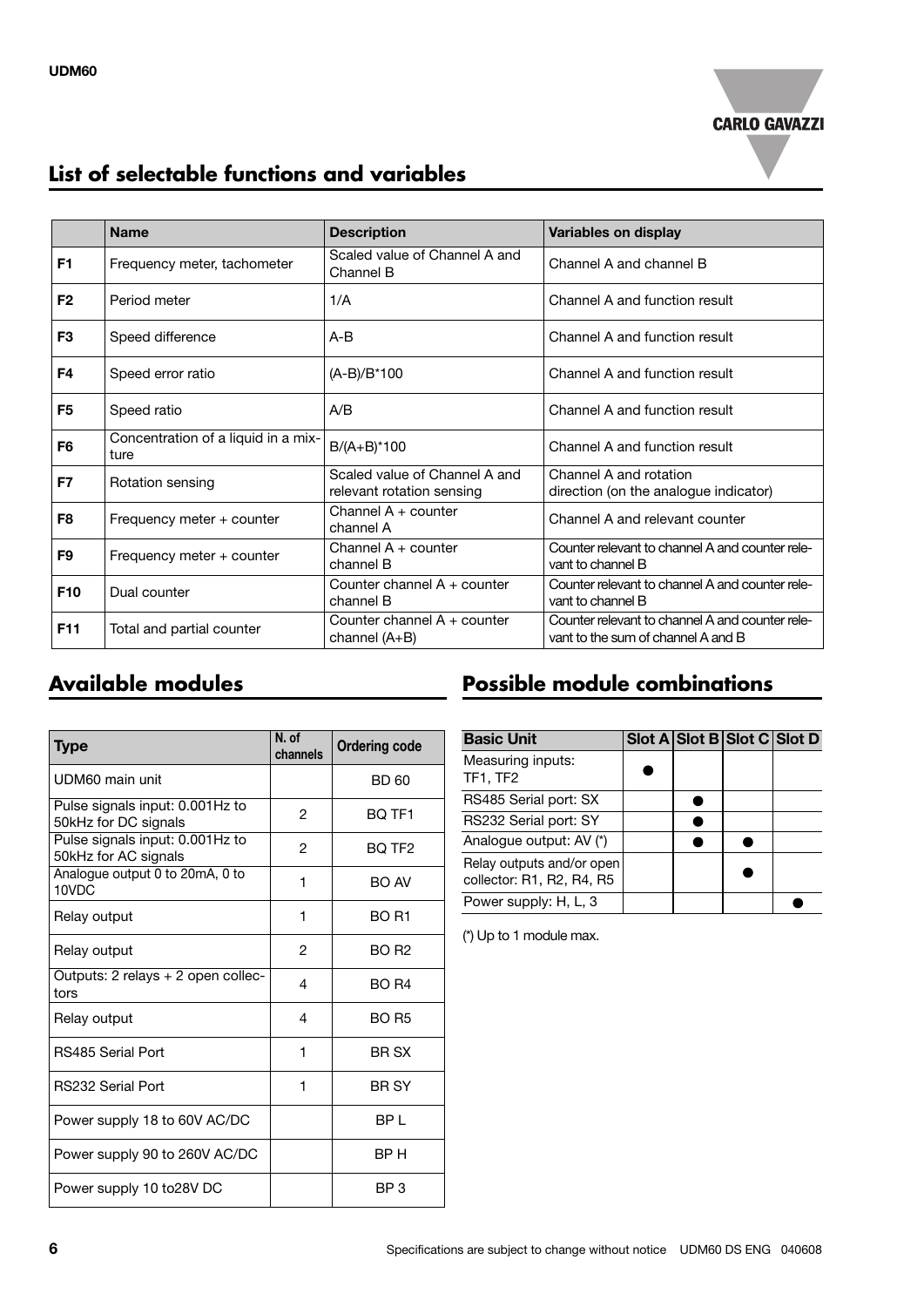**CARLO GAVAZZI** 

### **Wiring diagrams**



![](_page_6_Figure_4.jpeg)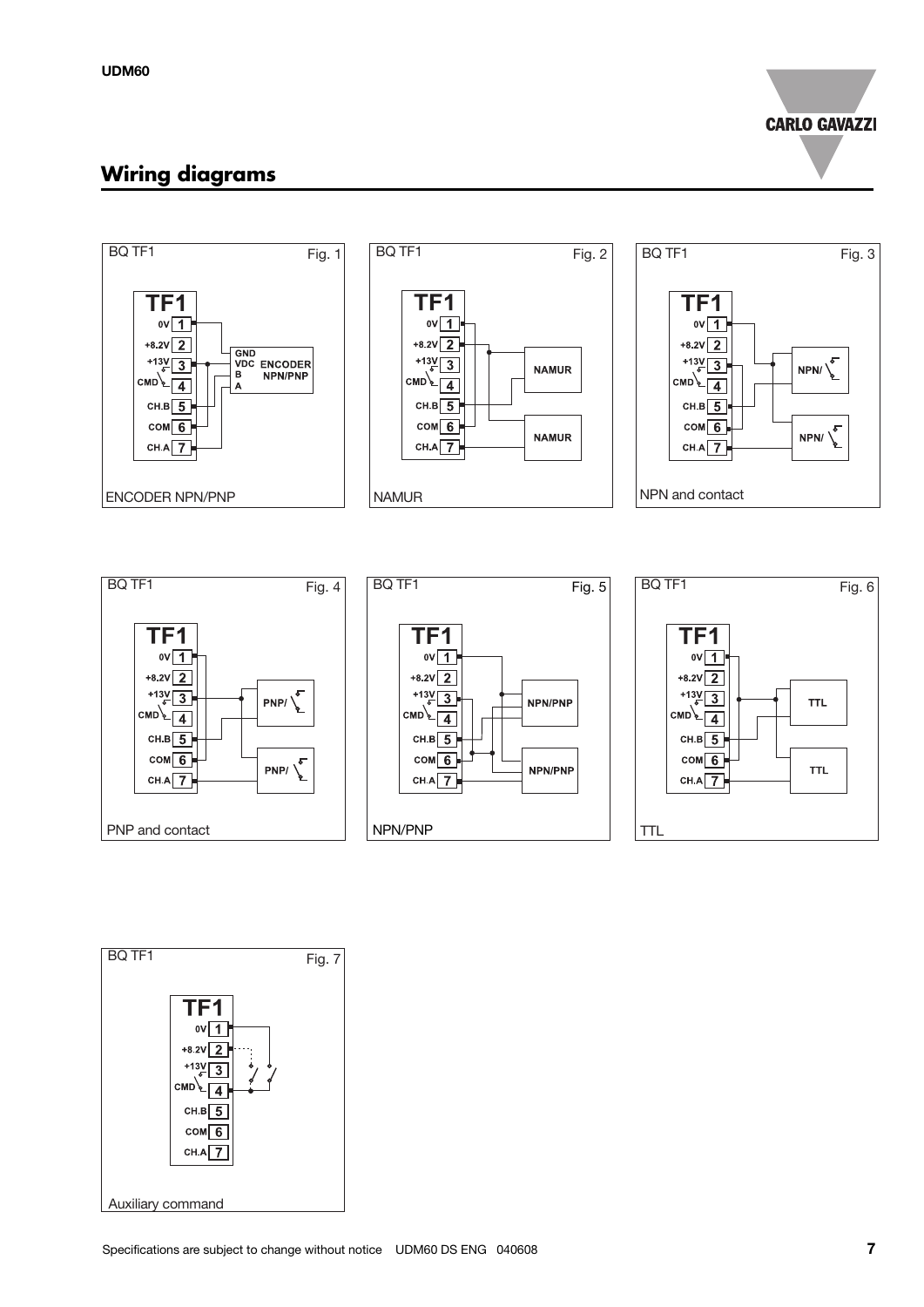![](_page_7_Picture_1.jpeg)

## **Wiring diagrams (cont.)**

![](_page_7_Figure_3.jpeg)

**BP H: power supply BP L: power supply Wiring diagrams for power supply**

![](_page_7_Figure_5.jpeg)

LED<br>ON  $\frac{2}{3} + \frac{1}{2}$   $\frac{1}{2} + \frac{1}{2}$   $\frac{1}{2} + \frac{1}{2}$  $\approx$  A2

**F1= 3.15A T 250V 5x20mm**

**BP 3: power supply**

![](_page_7_Figure_9.jpeg)

**250V 5x20mm**

# **Wiring diagrams of optional modules**

![](_page_7_Figure_12.jpeg)

**BO AV: analogue output BO R1: 1 relay output BO R2: 2 relay outputs (10V, 20mA DC)**

![](_page_7_Figure_14.jpeg)

![](_page_7_Figure_16.jpeg)

![](_page_7_Figure_17.jpeg)

**BO R5: 4 relay outputs**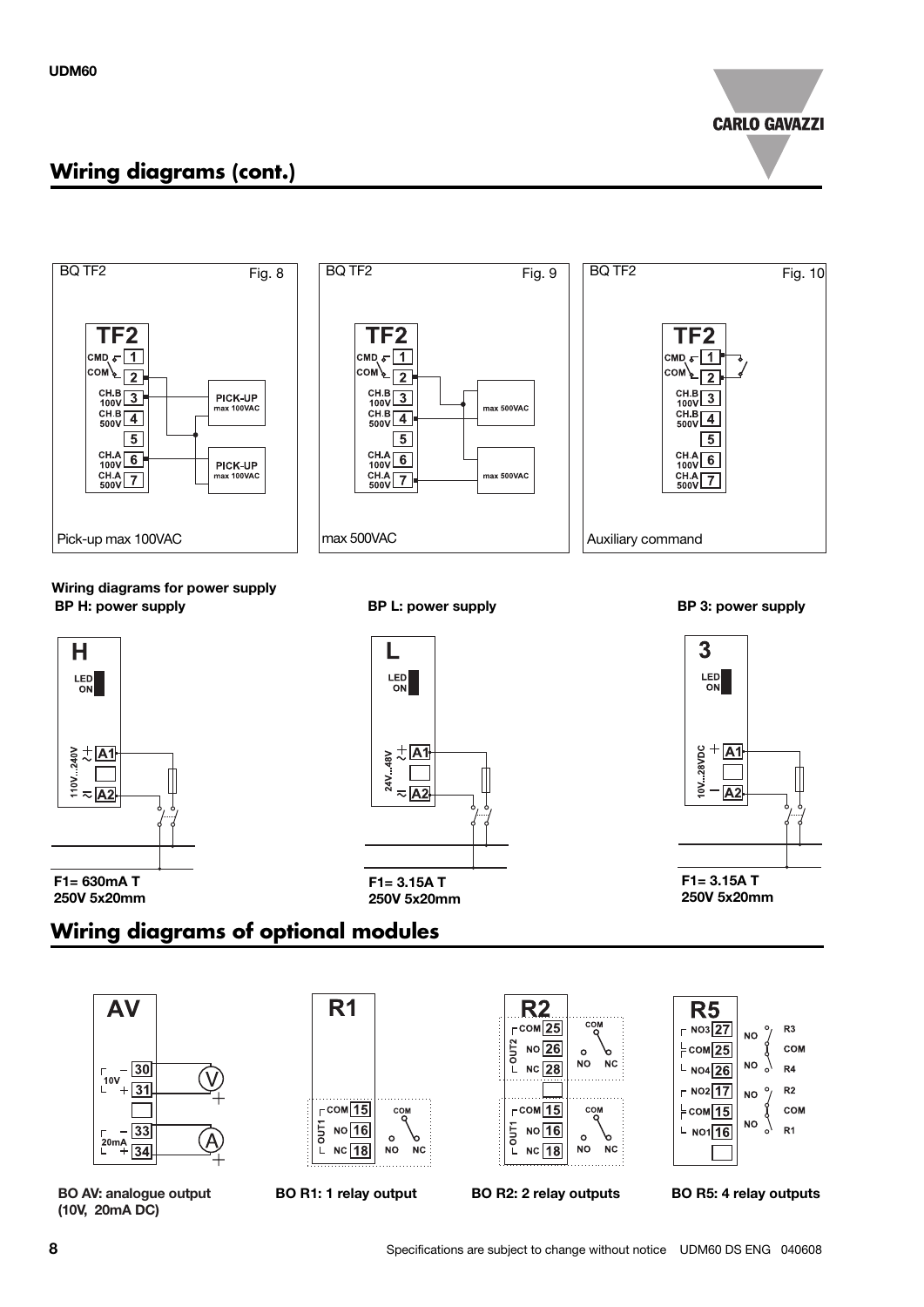![](_page_8_Picture_1.jpeg)

### **Wiring diagrams of optional modules (cont.)**

![](_page_8_Figure_3.jpeg)

**BO SY:** RS232 direct connection to PC by means of COM port. RS232 has no terminalization.

**BO R4: dual relay output + dual open collector output:** the load resistances (Rc) must be designed so that the close contact current is lower than 100mA; the VDC voltage must be lower than or equal to 30VDC. VDC: power supply output

Vo+: positive output (open collector transistor).

GND: ground (open collector transistor).

![](_page_8_Figure_9.jpeg)

**BR SX: RS485 4-wire connection:** additional devices provided with RS485 port (indicated as RS1,2,3...N) are connected in parallel. The termination of the serial port is carried out only on the last instrument of the network. The serial module is provided with a jumper for the termination of the RS485 network as shown in the figure above.

**Note:** particular types of cables or plants may require an external termination. For the network connections use twisted cable type AWG26.

### **Programming UDM60 by means of PC**

![](_page_8_Figure_13.jpeg)

UDM60 is programmable by PC by means of the UdmSoft software (available on request). The user can program all parameters of UDM60 that will be subsequently uploaded and set in the instrument by the RS485 network (BR SX module) or by the RS232 connection (BR SY module). Should UDM60 be equipped without the RS485 or RS232 serial module, all programming parameters will be uploaded and set in the instrument by UdmSoft and the RS232 auxiliary serial connection (1) located on the side of the measuring input module using the special connection cable (2) available on request, as shown in the figures on the left. It is also possible to program the instrument using the dot connector (1) by means of the HyperTerminal Windows functions of a PC.

Note: the RS232 auxiliary port IS NOT insulated from the measuring inputs.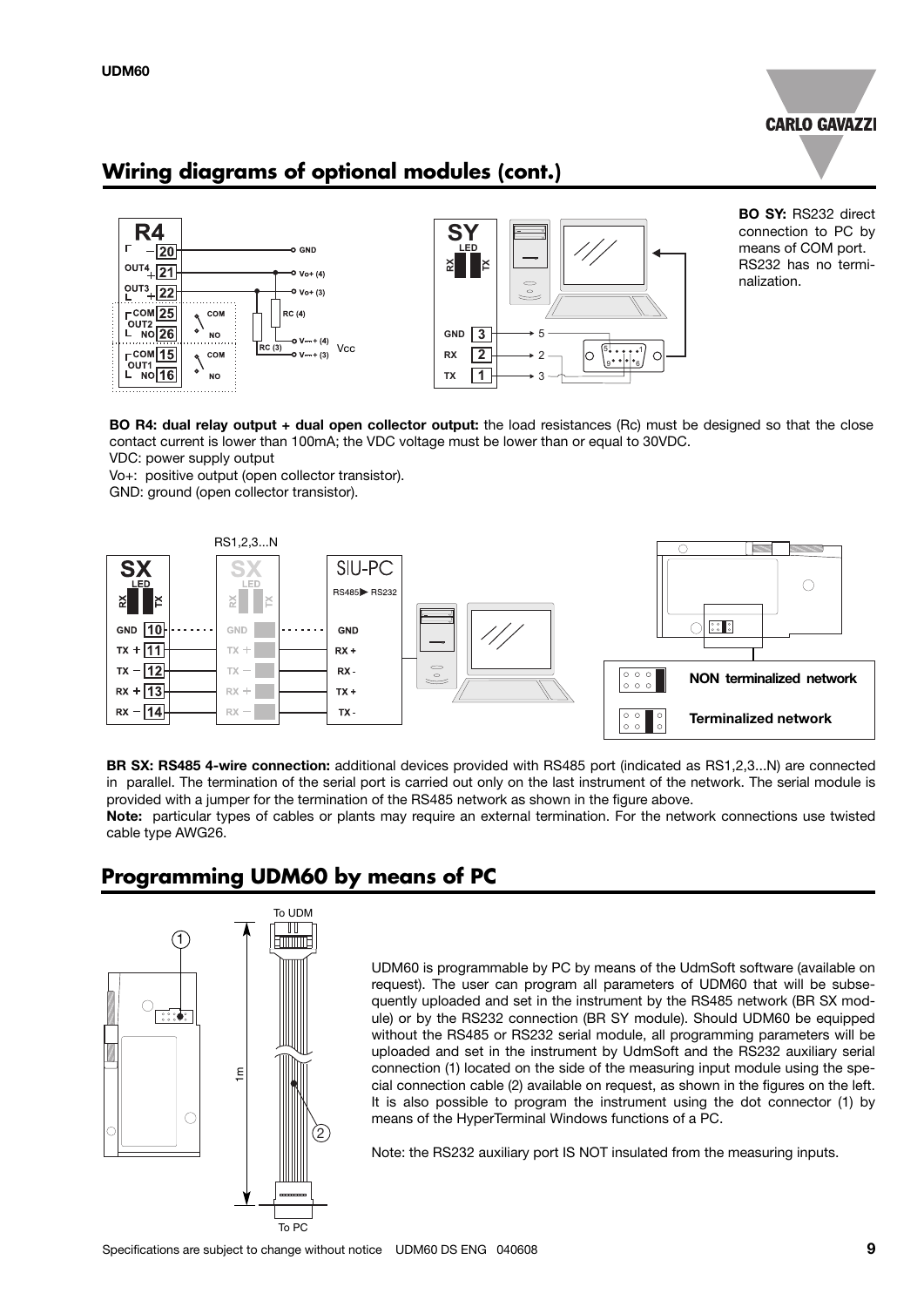![](_page_9_Picture_1.jpeg)

### **Front panel description**

![](_page_9_Figure_3.jpeg)

#### **1. Key-pad**

The programming of the configuration parameters and the display may be easily controlled by means of the 4 function keys.

 $\boxed{-1}$ : to enter the programming phase and to confirm the password.

 $\Gamma$   $\Box$ 

- to program values;
- to select functions;
- to scroll display pages.

 $\Box$ : for special functions.

#### **2. Display**

Instantaneous measurements:

- 2 x 6 digit (max display 999999).

- Alphanumeric indications by means of LCD display for:
- display of configuration parameters;
- the measured variables.

#### **3. Variable type indicators**

Display the type of the variables (A for channel A, B for channel B or F for function, min for valley value, max for peak value).

#### **4. Alarm status indicators** Display any alarm condition

#### **5. Analogue indicators**

Display graphically the amplitude of the variables with respect to their selected minimum and maximum limits; display overload or underload conditions; display of the rotation direction.

#### **6. Engineering unit**

The instrument is supplied with a complete set of self-sticking labels with the main engineering units.

### **Dimensions and panel cut-out**

![](_page_9_Figure_26.jpeg)

# **Engineering Units**

| $\nabla$ A: RPM                                                                             | $B(F)$ :                                |  |
|---------------------------------------------------------------------------------------------|-----------------------------------------|--|
| $\overline{r}$ A: RPH                                                                       | $B(F)$ :                                |  |
| $\overline{\mathbf{v}}$ A: MPH                                                              | $B(F)$ :                                |  |
| $\sqrt{\pi}$ A: ms                                                                          | $B(F):$ <b>Example 2.1</b>              |  |
| $\overline{\nabla}$ A: Sec $\overline{\nabla}$                                              | $B(F)$ :                                |  |
| <b>V</b> A: <b>min</b> $B(F)$ :                                                             |                                         |  |
| $\nabla$ A:h $\Box$                                                                         | $B(F)$ :                                |  |
| <b>च</b> A: <b>Hz</b>                                                                       | $B(F):$ $\qquad \qquad$                 |  |
| <b>T</b> A: $k$ Hz B(F):                                                                    |                                         |  |
|                                                                                             | $\nabla$ A: mm/s B(F):                  |  |
| $\overline{\phantom{a}}$ A: $\overline{\phantom{a}}$ A: $\overline{\phantom{a}}$ Cm/s B(F): |                                         |  |
| $\overline{\phantom{a}}$ A: m/s B(F):                                                       |                                         |  |
|                                                                                             | $\overline{\mathbf{v}}$ A: mm/min B(F): |  |
| $\overline{\tau}$ A:cm/min B(F):                                                            |                                         |  |
| <b>V</b> A: $m/min$ B(F):                                                                   |                                         |  |
|                                                                                             |                                         |  |

![](_page_9_Picture_29.jpeg)